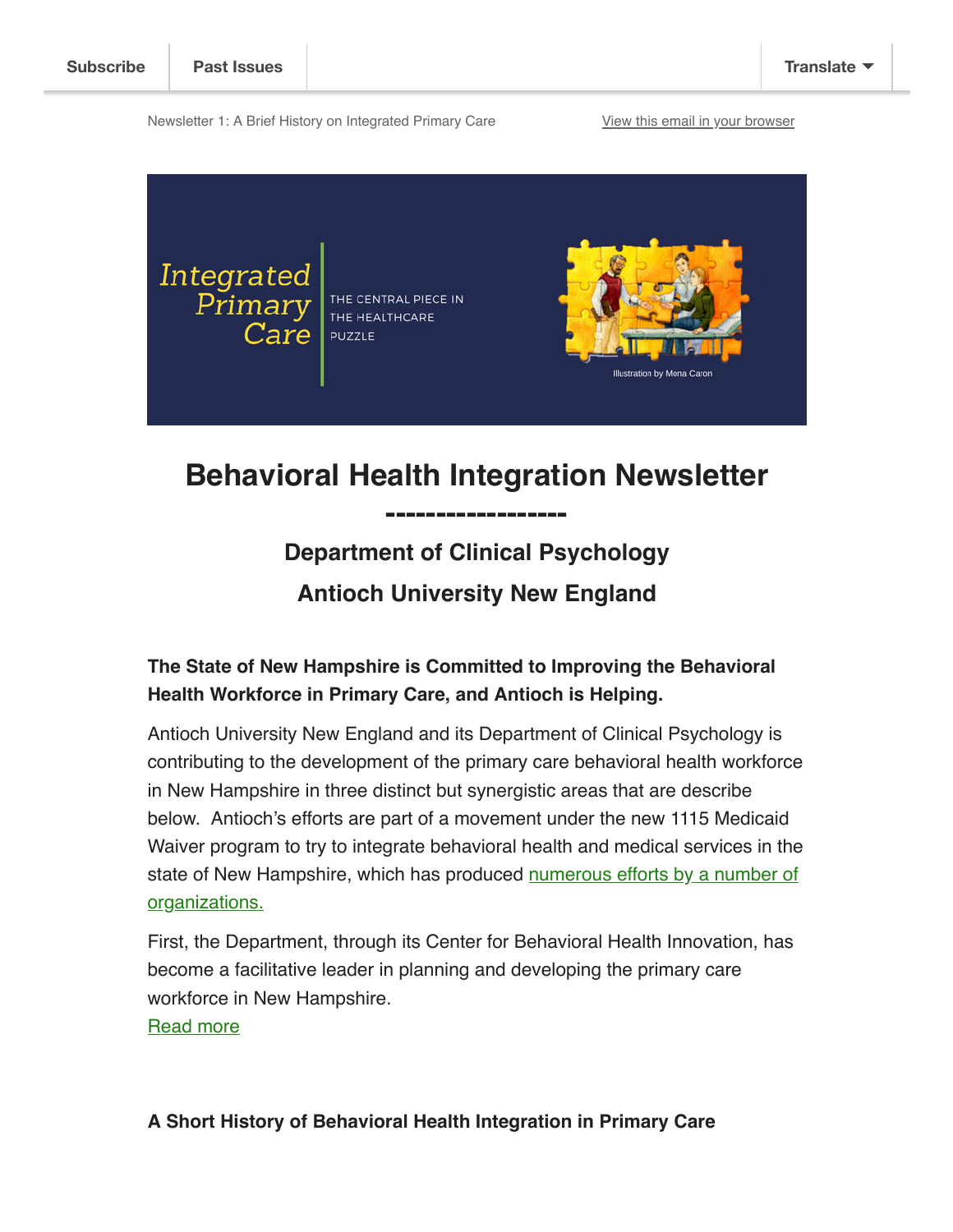improve the health of populations, and the concurrent evidence of its ability to save money on overall medical costs, especially for people with complex health and behavioral health needs, has gotten Medicare, Medicaid and most of the major health plans to begin studying how they can facilitate its implementations. Whole states such as Oregon or Colorado have set One of the first integrated behavioral health programs that was a large implementation and not just a couple of practitioners working together was the Gouverneur Health Program in New York in the 70's. Dr. Blount has an entire chapter dedicated to this facility in his book, Integrated Primary Care: The Future of Medical and Mental Health Collaboration, Norton, 1998 There was also a fully integrated program at the first HMO which was in New Haven, CT. [Read more](https://sites.google.com/view/integratedprimarycare2/newsletters/oct-17-nl-2)

Primary Care, is growing exponentially. The evidence of its effectiveness to

#### **First Major Area of Study in behavioral health integration in an APA accredited doctoral program in clinical psychology launched at AUNE**

Antioch University New England (AUNE) has the first APA accredited Doctoral program in Clinical Psychology (PsyD) offering a Major Area of Study in behavioral health integration. This program trains psychologists to practice as team members in primary care and other health care settings. The Behavioral Health Integration and Population Health Major Area of Study is designed to enable psychologists to emerge from their doctoral training with the ability to be fully competent primary care behavioral health clinicians, as well as leaders in [designing and developing behavioral health integration programming. Read](https://sites.google.com/view/integratedprimarycare2/newsletters/oct-17-nl-1) more

#### **Article of the Month:**

### **The Role of Family Physicians in Mental Health Care Delivery in the United States: Implications for Health Reform**

Benjamin F Miller, Psy.D., Benjamin Druss, MD, MPH

The battle for connecting the mind and the body is seen every day in the largest platform of health care delivery: primary care.<sup>[1](http://www.jabfm.org/content/26/2/111.full#ref-1)[,2](http://www.jabfm.org/content/26/2/111.full#ref-2)</sup> More care for mental health, behavioral health, and substance use is provided in primary care than any other health care setting.<sup>[3](http://www.jabfm.org/content/26/2/111.full#ref-3)[,4](http://www.jabfm.org/content/26/2/111.full#ref-4)</sup> However, the historical fragmentation that has divided the mental health system from the physical health system has meant that collaboration between primary care and specialty mental health care is a